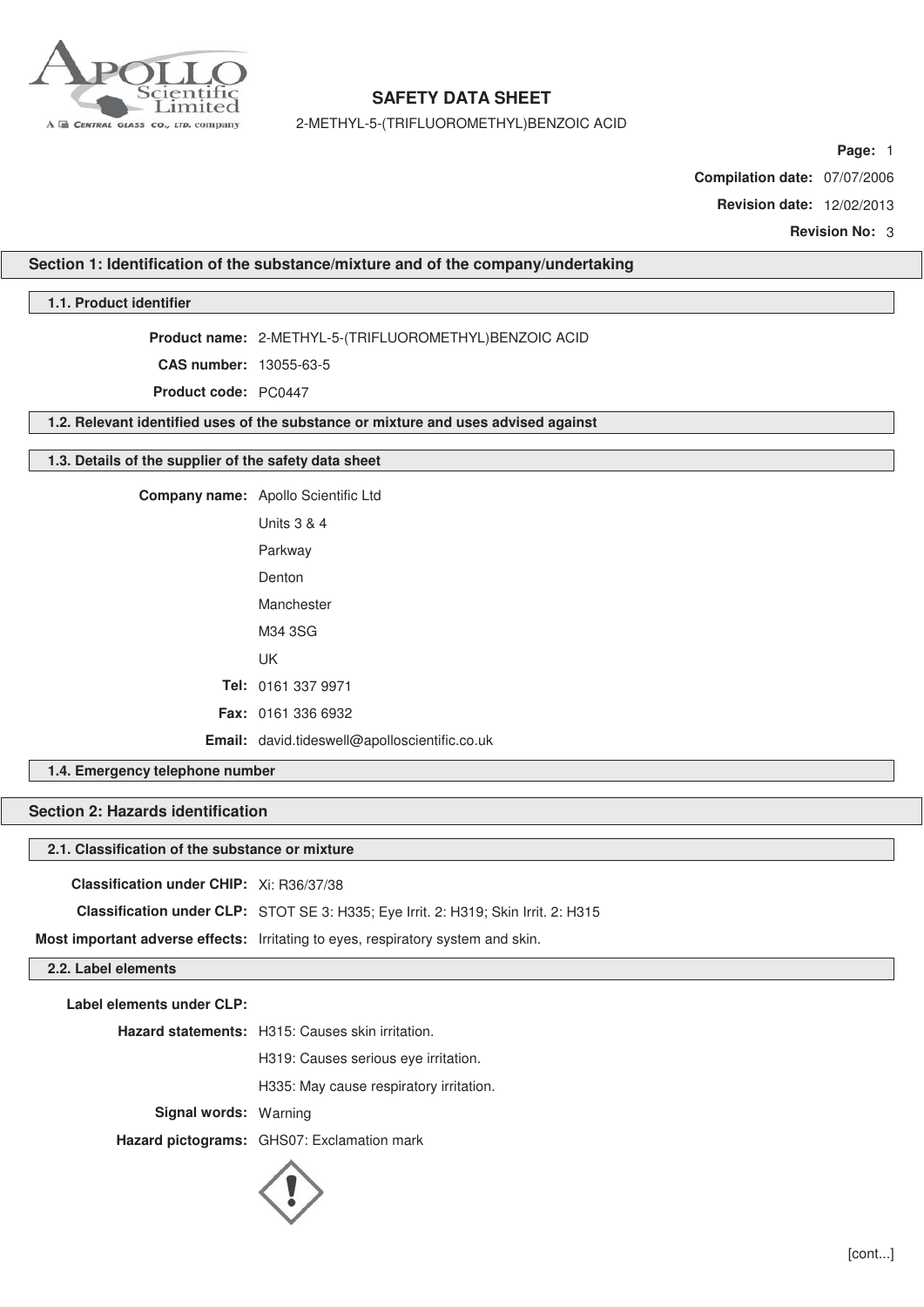### 2-METHYL-5-(TRIFLUOROMETHYL)BENZOIC ACID

|                            |                                                                                    | Page: 2 |  |
|----------------------------|------------------------------------------------------------------------------------|---------|--|
|                            | <b>Precautionary statements:</b> P261: Avoid breathing dust.                       |         |  |
|                            | P271: Use only outdoors or in a well-ventilated area.                              |         |  |
|                            | P280: Wear protective gloves/protective clothing/eye protection/face protection.   |         |  |
| Label elements under CHIP: |                                                                                    |         |  |
| Hazard symbols: Irritant.  |                                                                                    |         |  |
|                            |                                                                                    |         |  |
|                            | Risk phrases: R36/37/38: Irritating to eyes, respiratory system and skin.          |         |  |
|                            | Safety phrases: S22: Do not breathe dust.                                          |         |  |
|                            | S26: In case of contact with eyes, rinse immediately with plenty of water and seek |         |  |
|                            | medical advice.                                                                    |         |  |
|                            | S28: After contact with skin, wash immediately with plenty of water.               |         |  |
|                            | S36/37/39: Wear suitable protective clothing, gloves and eye / face protection.    |         |  |
| 2.3. Other hazards         |                                                                                    |         |  |

**PBT:** This substance is not identified as a PBT substance.

# **Section 3: Composition/information on ingredients**

**3.1. Substances**

**Chemical identity:** 2-METHYL-5-(TRIFLUOROMETHYL)BENZOIC ACID

**Section 4: First aid measures**

# **4.1. Description of first aid measures**

**Skin contact:** Remove all contaminated clothes and footwear immediately unless stuck to skin. Wash immediately with plenty of soap and water.

**Eye contact:** Bathe the eye with running water for 15 minutes. Consult a doctor.

**Ingestion:** Wash out mouth with water. Consult a doctor.

**Inhalation:** Remove casualty from exposure ensuring one's own safety whilst doing so. Consult a doctor.

# **4.2. Most important symptoms and effects, both acute and delayed**

**Skin contact:** There may be irritation and redness at the site of contact.

**Eye contact:** There may be irritation and redness. The eyes may water profusely.

**Ingestion:** There may be soreness and redness of the mouth and throat.

**Inhalation:** There may be irritation of the throat with a feeling of tightness in the chest. Exposure may cause coughing or wheezing.

# **4.3. Indication of any immediate medical attention and special treatment needed**

### **Section 5: Fire-fighting measures**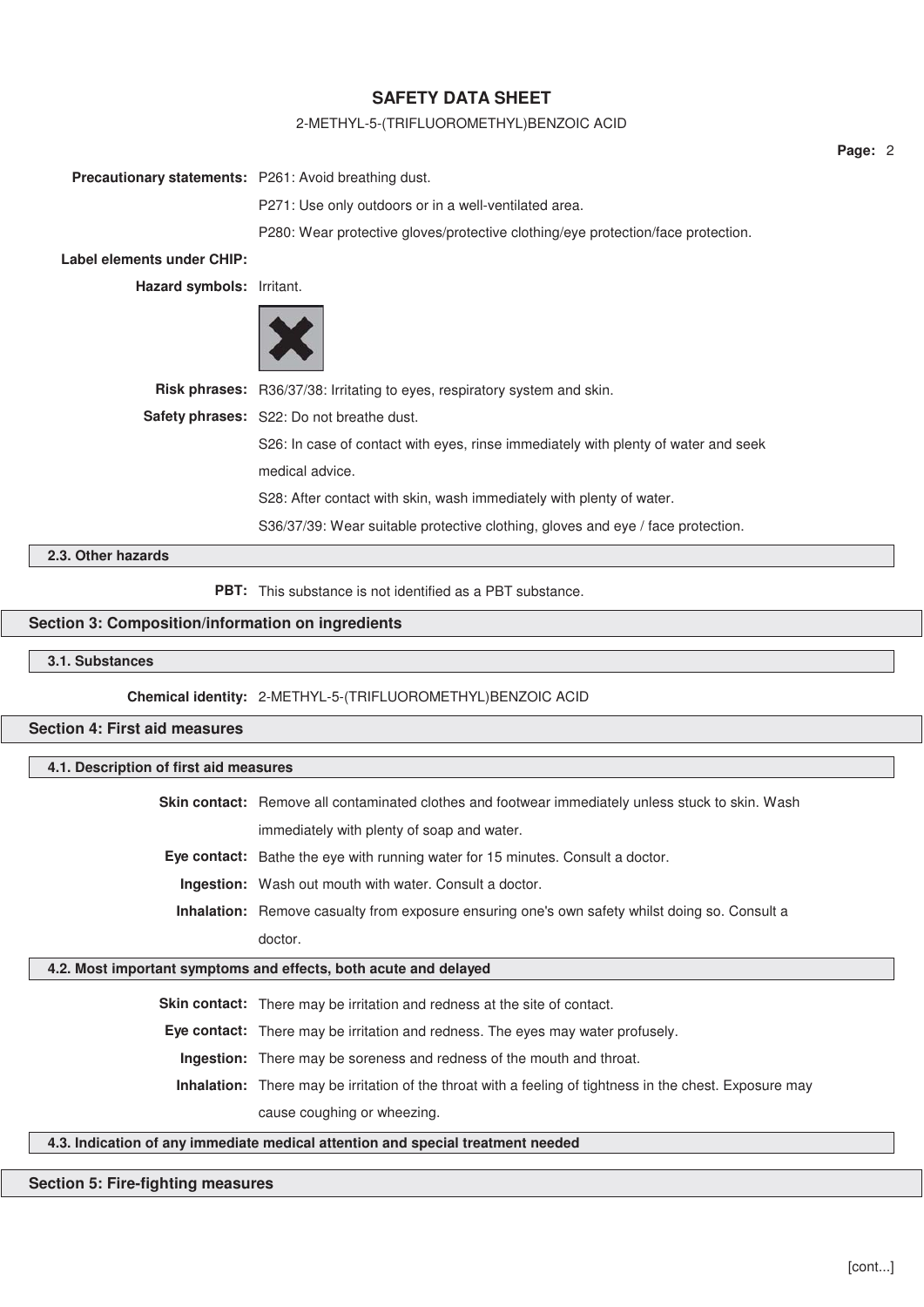#### 2-METHYL-5-(TRIFLUOROMETHYL)BENZOIC ACID

#### **5.1. Extinguishing media**

**Extinguishing media:** Carbon dioxide, dry chemical powder, foam. Suitable extinguishing media for the

surrounding fire should be used.

#### **5.2. Special hazards arising from the substance or mixture**

**Exposure hazards:** In combustion emits toxic fumes. Carbon oxides. Hydrogen fluoride (HF).

#### **5.3. Advice for fire-fighters**

**Advice for fire-fighters:** Wear self-contained breathing apparatus. Wear protective clothing to prevent contact with skin and eyes.

# **Section 6: Accidental release measures**

### **6.1. Personal precautions, protective equipment and emergency procedures**

**Personal precautions:** Refer to section 8 of SDS for personal protection details. If outside do not approach from downwind. If outside keep bystanders upwind and away from danger point. Mark out the contaminated area with signs and prevent access to unauthorised personnel. Do not create dust.

### **6.2. Environmental precautions**

**Environmental precautions:** Do not discharge into drains or rivers.

#### **6.3. Methods and material for containment and cleaning up**

**Clean-up procedures:** Transfer to a closable, labelled salvage container for disposal by an appropriate

method.

# **6.4. Reference to other sections**

# **Section 7: Handling and storage**

# **7.1. Precautions for safe handling**

**Handling requirements:** Avoid direct contact with the substance. Ensure there is sufficient ventilation of the area.

Do not handle in a confined space. Avoid the formation or spread of dust in the air. Only use in fume hood.

# **7.2. Conditions for safe storage, including any incompatibilities**

**Storage conditions:** Store in cool, well ventilated area. Keep container tightly closed.

**Suitable packaging:** Must only be kept in original packaging.

# **7.3. Specific end use(s)**

**Specific end use(s):** No data available.

#### **Section 8: Exposure controls/personal protection**

#### **8.1. Control parameters**

**Workplace exposure limits:** Not applicable.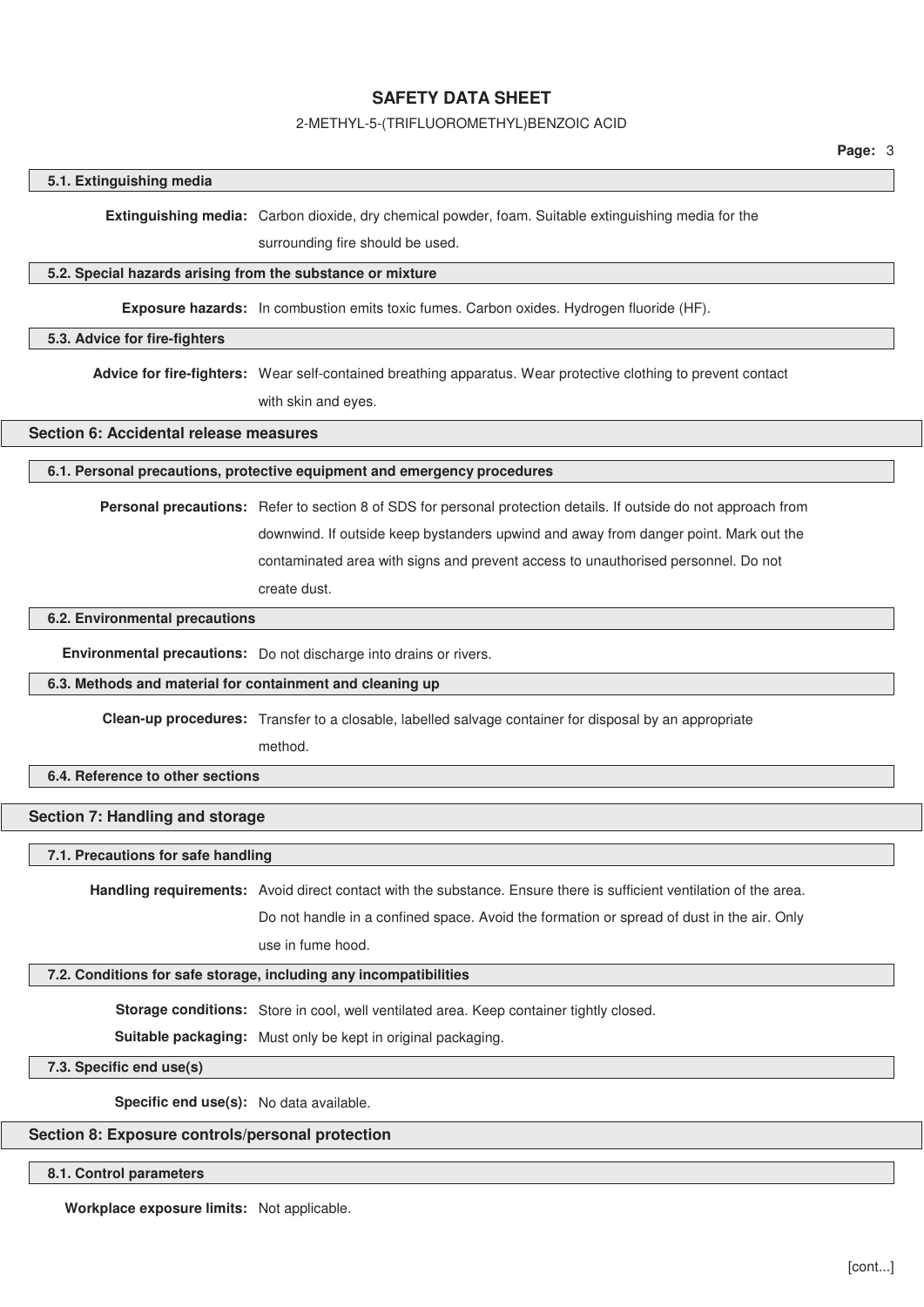#### 2-METHYL-5-(TRIFLUOROMETHYL)BENZOIC ACID

# **8.2. Exposure controls Engineering measures:** Ensure there is sufficient ventilation of the area. **Respiratory protection:** Self-contained breathing apparatus must be available in case of emergency. Respiratory protective device with particle filter. **Hand protection:** Protective gloves. **Eye protection:** Safety glasses. Ensure eye bath is to hand. **Skin protection:** Protective clothing.

# **Section 9: Physical and chemical properties**

#### **9.1. Information on basic physical and chemical properties**

**State:** Solid

**Colour:** White to off white

**Melting point/range°C:** 123-125 **Flash point°C:** >110

**9.2. Other information**

**Other information:** Not applicable.

## **Section 10: Stability and reactivity**

**10.1. Reactivity**

**Reactivity:** Stable under recommended transport or storage conditions.

**10.2. Chemical stability**

**Chemical stability:** Stable under normal conditions.

**10.3. Possibility of hazardous reactions**

**Hazardous reactions:** Hazardous reactions will not occur under normal transport or storage conditions.

**10.4. Conditions to avoid**

**Conditions to avoid:** Heat.

**10.5. Incompatible materials**

**Materials to avoid:** Strong oxidising agents. Strong acids.

**10.6. Hazardous decomposition products**

**Haz. decomp. products:** In combustion emits toxic fumes of carbon dioxide / carbon monoxide. Hydrogen fluoride

(HF).

# **Section 11: Toxicological information**

**11.1. Information on toxicological effects**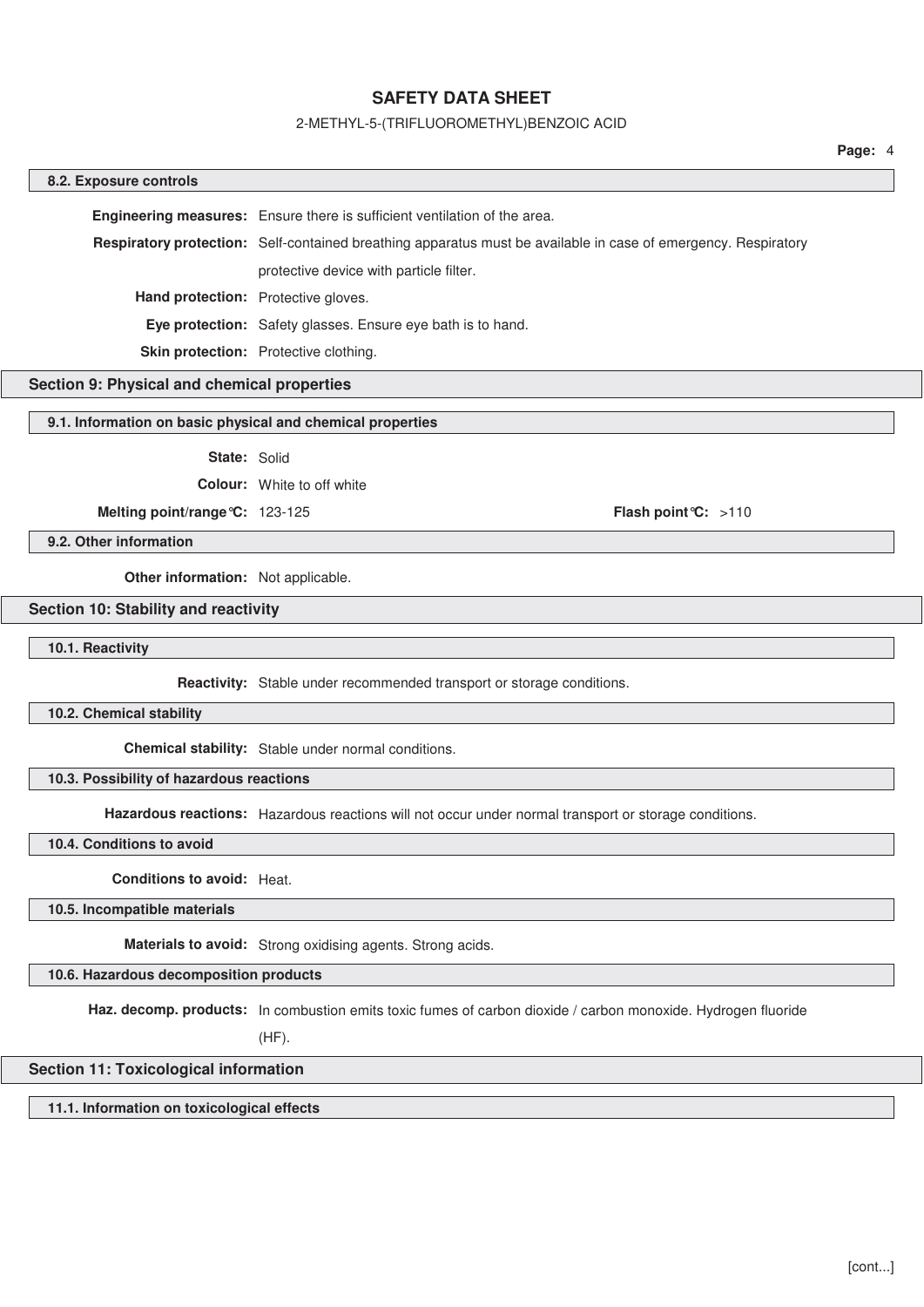# 2-METHYL-5-(TRIFLUOROMETHYL)BENZOIC ACID

**Page:** 5

### **Relevant hazards for substance:**

| Hazard                        | Route      | Basis              |
|-------------------------------|------------|--------------------|
| Skin corrosion/irritation     | <b>DRM</b> | Based on test data |
| Serious eye damage/irritation | OPT        | Based on test data |
| STOT-single exposure          | INH        | Based on test data |

#### **Symptoms / routes of exposure**

**Skin contact:** There may be irritation and redness at the site of contact.

**Eye contact:** There may be irritation and redness. The eyes may water profusely.

**Ingestion:** There may be soreness and redness of the mouth and throat.

**Inhalation:** There may be irritation of the throat with a feeling of tightness in the chest. Exposure may

cause coughing or wheezing.

# **Section 12: Ecological information**

**12.1. Toxicity**

**Ecotoxicity values:** Not applicable.

**12.2. Persistence and degradability**

**Persistence and degradability:** No data available.

**12.3. Bioaccumulative potential**

**Bioaccumulative potential:** No data available.

**12.4. Mobility in soil**

**Mobility:** No data available.

# **12.5. Results of PBT and vPvB assessment**

**PBT identification:** This substance is not identified as a PBT substance.

**12.6. Other adverse effects**

**Other adverse effects:** No data available.

**Section 13: Disposal considerations**

#### **13.1. Waste treatment methods**

| Disposal operations: MATERIAL SHOULD BE DISPOSED OF IN ACCORDANCE WITH LOCAL, STATE AND                      |
|--------------------------------------------------------------------------------------------------------------|
| FEDERAL REGULATIONS                                                                                          |
| Disposal of packaging: Dispose of as special waste in compliance with local and national regulations Observe |
| all federal, state and local environmental regulations.                                                      |
| <b>NB:</b> The user's attention is drawn to the possible existence of regional or national                   |
| regulations regarding disposal.                                                                              |

### **Section 14: Transport information**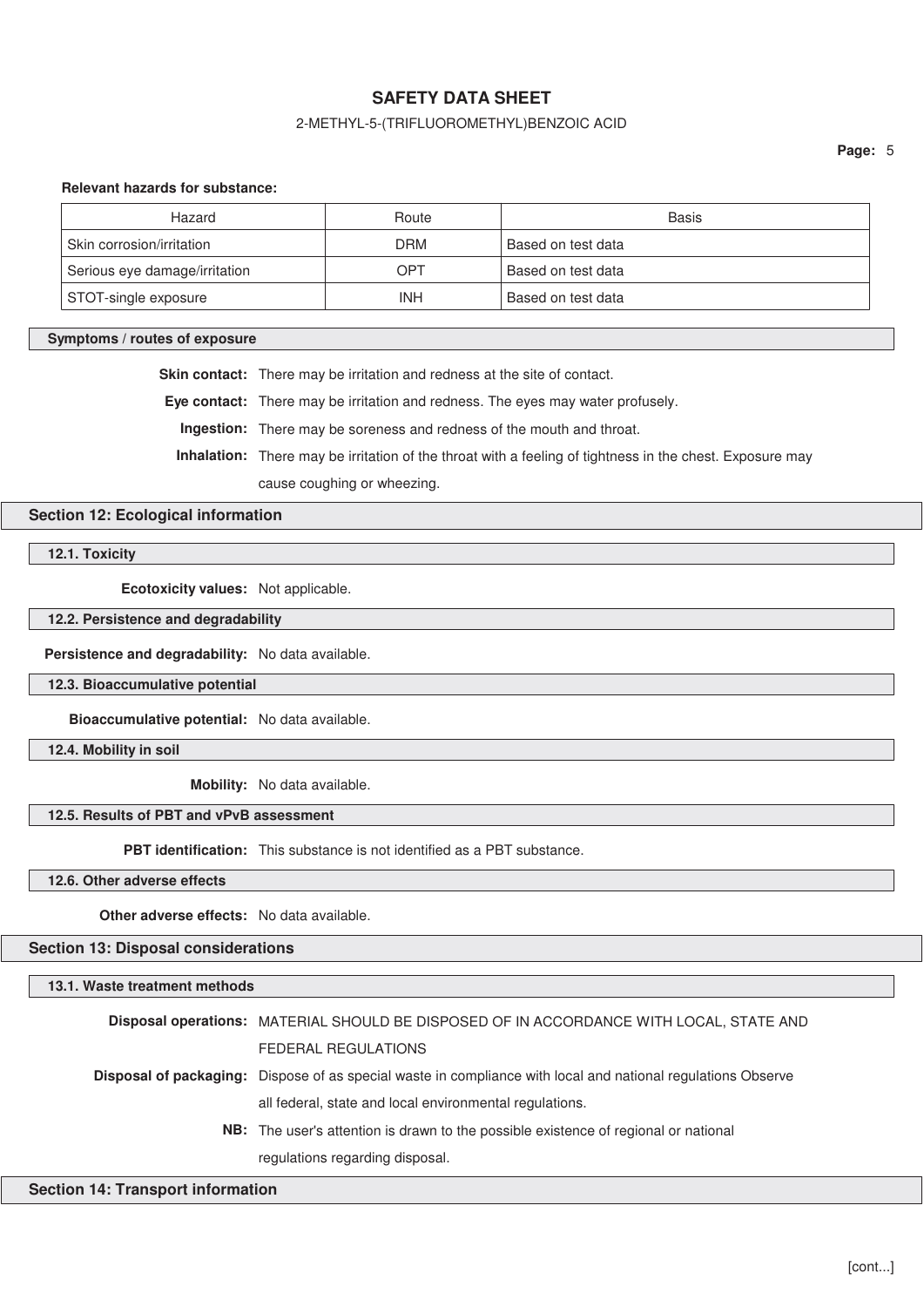# 2-METHYL-5-(TRIFLUOROMETHYL)BENZOIC ACID

# **14.1. UN number**

**UN number:** UNnone

# **14.2. UN proper shipping name**

**Shipping name:** NOT CLASSIFIED AS DANGEROUS IN THE MEANING OF TRANSPORT REGULATIONS.

# **14.3. Transport hazard class(es)**

**14.4. Packing group**

# **14.5. Environmental hazards**

**Environmentally hazardous:** No **Marine pollutant:** No **Marine pollutant:** No

**14.6. Special precautions for user**

# **Section 15: Regulatory information**

**15.1. Safety, health and environmental regulations/legislation specific for the substance or mixture**

# **15.2. Chemical Safety Assessment**

**Chemical safety assessment:** A chemical safety assessment has not been carried out for the substance or the mixture

by the supplier.

# **Section 16: Other information**

| Other information                                               |                                                                                                                     |
|-----------------------------------------------------------------|---------------------------------------------------------------------------------------------------------------------|
|                                                                 | Other information: This safety data sheet is prepared in accordance with Commission Regulation (EU) No<br>453/2010. |
|                                                                 | * Data predicted using computational software. Toxtree - Toxic Hazard Estimation by                                 |
|                                                                 | decision tree approach. http://ecb.jrc.ec.europa.eu/qsar/qsar-tools/index.php?                                      |
|                                                                 | c=TOXTREE                                                                                                           |
|                                                                 | $\sim$ Data predicted using computatioanl software ACD/ToxSuite v 2.95.1 Copyright 1994-                            |
|                                                                 | 2009 ACD/labs, Copyright 2001-2009 Pharma Algorithms, Inc, Advanced Chemistry                                       |
|                                                                 | Development, Inc (ACD/Labs). http://www.acdlabs.com/products/pc admet/tox/tox/                                      |
| <b>Phrases used in s.2 and 3:</b> H315: Causes skin irritation. |                                                                                                                     |
|                                                                 | H319: Causes serious eye irritation.                                                                                |
|                                                                 | H335: May cause respiratory irritation.                                                                             |
|                                                                 | R36/37/38: Irritating to eyes, respiratory system and skin.                                                         |
|                                                                 | <b>Legal disclaimer:</b> The material is intended for research purposes only and should be handled exclusively      |
|                                                                 | by those who have been fully trained in safety, laboratory and chemical handling                                    |
|                                                                 | procedures. The above information is believed to be correct to the best of our                                      |
|                                                                 | knowledge. The above information is believed to be correct to the best of our knowledge                             |
|                                                                 | at the date of its publication, but should not be considered to be all inclusive. It should                         |
|                                                                 | be used only as a guide for safe handling, storage, transportation and disposal. We                                 |
|                                                                 | cannot guarantee that the hazards detailed in this document are the only hazards that                               |
|                                                                 |                                                                                                                     |